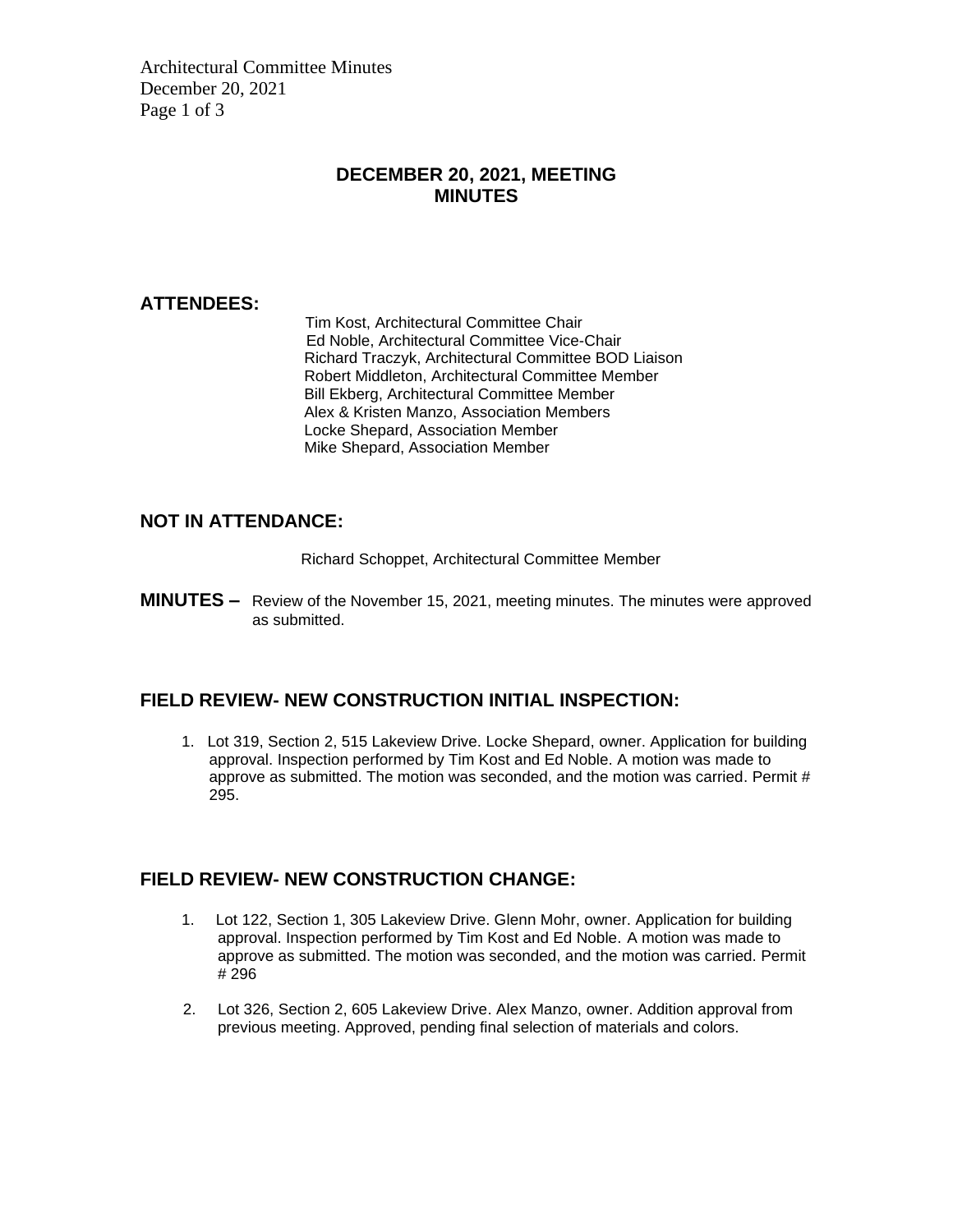Architectural Committee Minutes December 20, 2021 Page 2 of 3

#### **FIELD REVIEW – MISCELLANEOUS:**

1. Lot 216, Section 4A, 412 Northwood Circle. Bruce Thomas, owner. Request for approval to replace old, weathered address sign to a new one on the left side of the driveway. Will be mounted on 4x4 post and 1' off the ground. Reviewed by Tim Kost and Ed Noble. A motion was made to approve as submitted. The motion was seconded, and the motion was carried. Permit # 297

# **FIELD REVIEW – DECKS, PATIO, AND PORCH:**

1. Lot 102, Section 1, 104 Carolyn Drive. Pat Majewski, owner. Request for approval of plans to replace the existing 12x12 deck to a concrete patio using gray/tan pavers. Reviewed by Tim Kost and Ed Noble. Committee did an email vote for early approval, due to contractor has a window of opportunity to start the project before the meeting. Approved and permit issued on 12/2/2021. Permit # 293

#### **FIELD REVIEW – FENCING:**

- 1. Lot 1174, Section 7, 602 Masters Drive. Sparkes & Hamman, owners. Request for approval of plans to install a natural wooden 3 board fence. Fence will be 4' high and have wire on it. Reviewed by Tim Kost and Ed Noble. A motion was made to approve as submitted. The motion was seconded, and the motion was carried. Permit# 298
- 2. Lot 103, Section 4A, 229 Greenbriar Circle. Gary & Dottie Hand, owners. Request for approval of plans to install 3.5' high pressure treated pine french gothic fence. It will have a 6, gate on the right side of the home and will be 38' long. Will need a 5 foot variance at the right rear corner. Reviewed by Tim Kost and Ed Noble. A motion was made to approve as submitted. The motion was seconded, and the motion was carried. Permit # 299

# **FIELD REVIEWS - RESALES:**

- 1. *Lot 145, Section 4A, 109 Dogwood Drive. Longwell, owner. Resale inspection performed by Tim Kost and Ed Noble. No discrepancies noted.*
- 2. *Lot 061, Section 1, 112 Greenwood Court. Milbrandt, owner. Resale inspection performed by Tim Kost and Ed Noble. No building plans in the folder.*
- 3. *Lot 071, Section 1, 304 Lakeview Drive. Wasserman, owner. Resale inspection performed by Tim Kost and Ed Noble. No discrepancies noted.*
- 4. *Lot 151, Section 8A, 100 Woodlands Lane. Thomas, owner. Resale inspection performed by Tim Kost and Ed Noble. No discrepancies noted.*
- 5. *Lot 136, Section 4A, 102 Dogwood Drive. Ellis, owner. Resale inspection performed by Tim Kost and Ed Noble. No discrepancies noted.*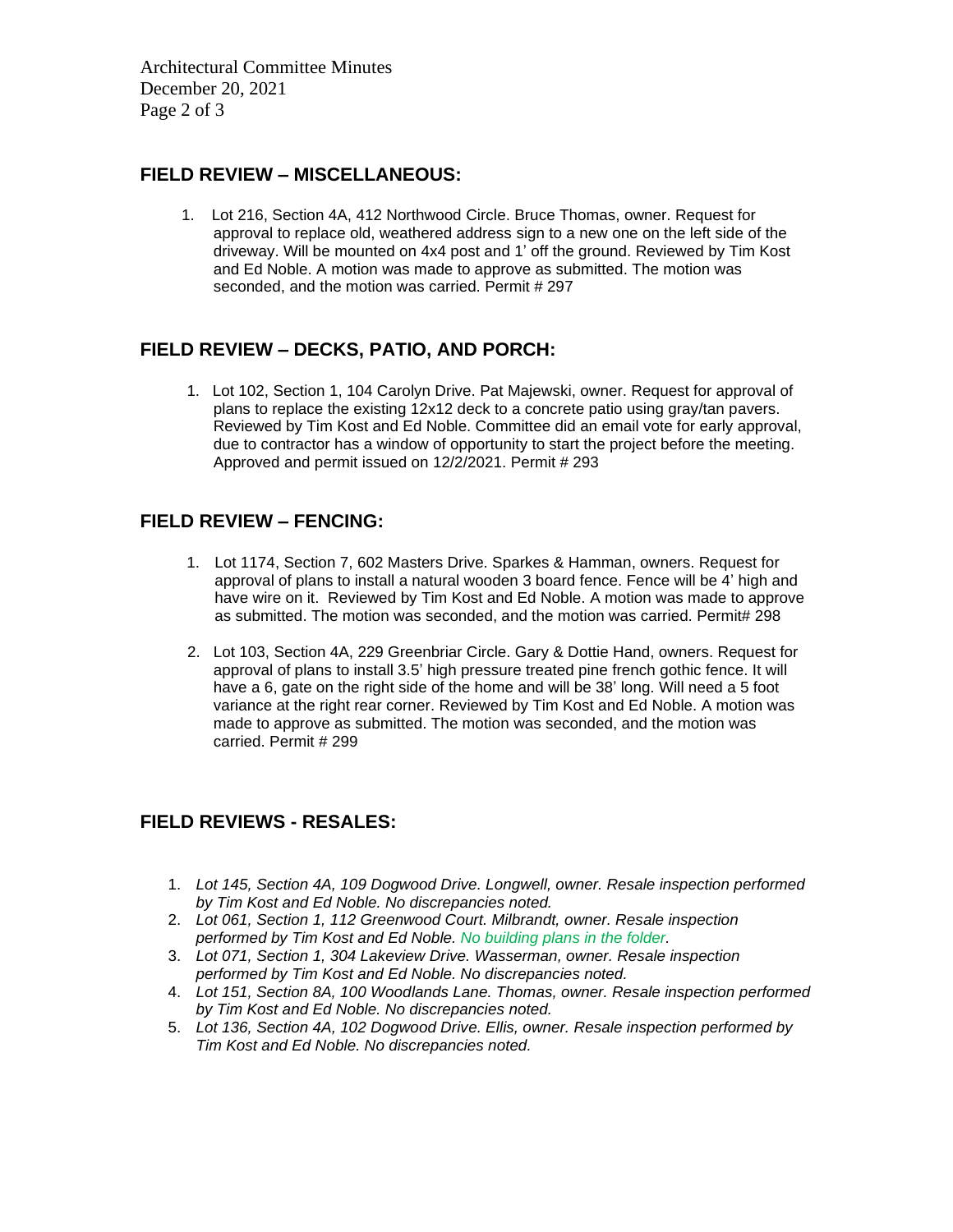Architectural Committee Minutes December 20, 2021 Page 3 of 3

# **FIELD REVIEWS – TREE REMOVAL REQUESTS:**

- *1. Lot 226, Section 4A, 108 Redbud Circle. Wisley, owner. Request for approval of plans to remove one (1) tree location to close to house or driveway. Reviewed by Tim Kost and Ed Noble. Approved and permit issued on 11/23/2021. Permit # 286*
- *2. Lot 210, Section 4A, 506 Northwood Circle. Carter, owner. Request for approval of plans to remove one (1) tree crowing, leaning, and location. Reviewed by Tim Kost and Ed Noble. Approved and permit issued on 11/23/2021. Permit # 287*
- *3. Lot 075, Section 1, 312 Lakeview Drive. Corbett, owner. Request for approval of plans to remove (0) trees dead, diseased, leaning, impacting, and location. Reviewed by Tim Kost and Ed Noble. Approved and permit issued on 11/23/2021. Permit # 288*
- *4. Lot 112, Section 1, 117 Sunset Circle. Vetter, owner. Request for approval of plans to remove two (2) trees dead and diseased. Reviewed by Tim Kost and Ed Noble. Approved and permit issued on 11/23/2021. Permit # 289*
- *5. Lot 476, Section 3A, 1044 Lakeview Drive. Violetta, owner. Request for approval of plans to remove four (4) trees leaning, dead, and diseased. Reviewed by Tim Kost and Ed Noble. Approved and permit issued on 11/23/2021. Permit # 290*
- *6. Lot 368, Section 2, 801 Lakeview Drive. McCulla, owner. Request for approval of plans to remove two (2) trees dead and diseased. Reviewed by Tim Kost and Ed Noble. Approved and permit issued on 12/01 /2021. Permit # 291*
- *7. Lot 103, Section 4, 229 Greenbriar Circle. Hand, owner. Request for approval of plans to remove three (3) trees dead and diseased. Reviewed by Tim Kost and Ed Noble. Approved and permit issued on 12/01 /21. Permit #292*
- *8. Lot 045, Section 1, 102 Greenwood Court, Helmedach, owner. Request for approval of plans to remove three (3) trees location leaning toward the house. Reviewed by Tim Kost and Ed Noble. Approved and permit issued on 12/16/2021. Permit # 294*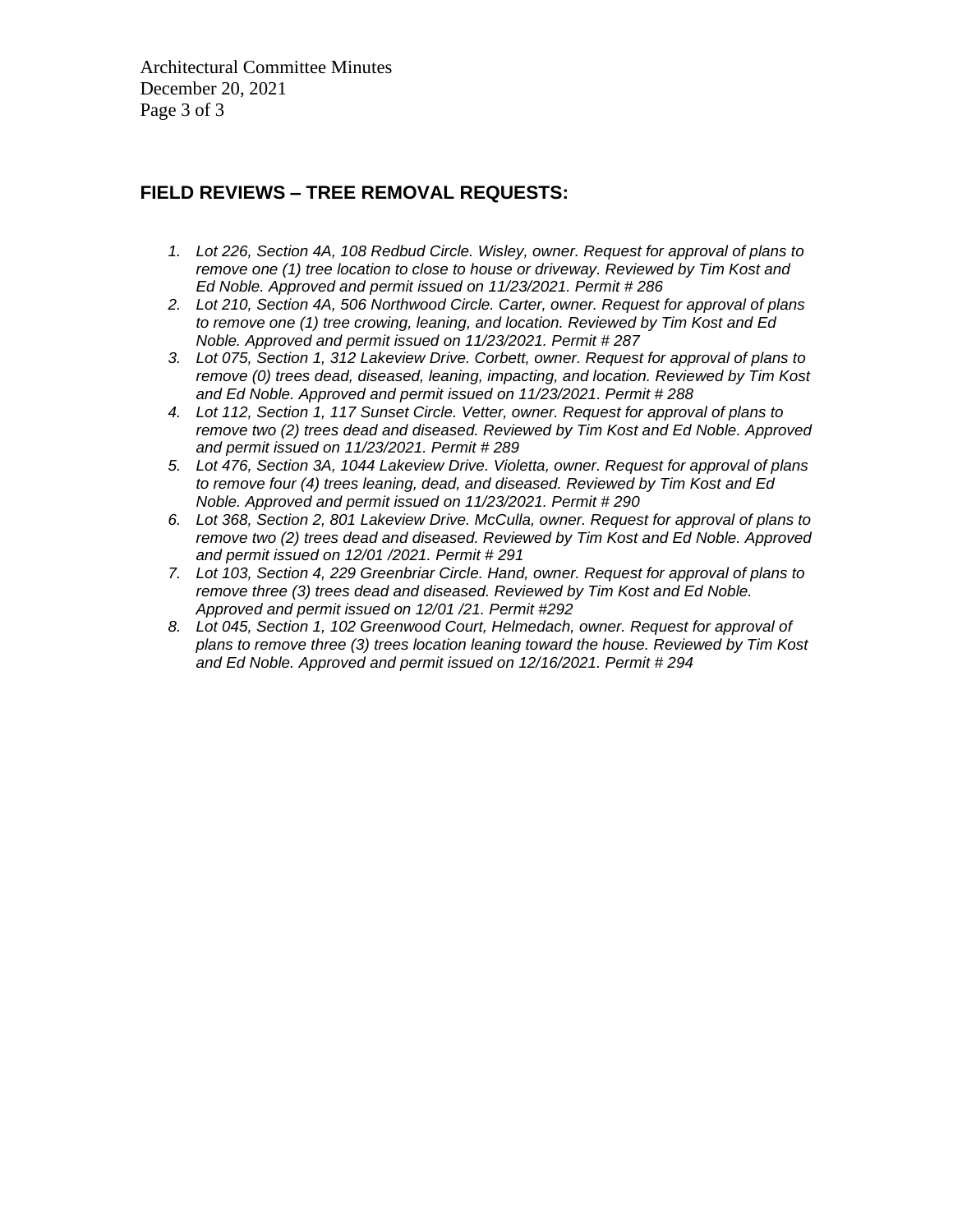#### Compliance Committee Mediator Panel Hearing Summary **Summary of Mediator Panel Hearing Determination** January 12, 2022, at 7:00pm

#### Panel Members: Barbara Magill, Chris Sypher, Karen Taylor, Butch Nesbit, Kim Brotten Chair: Dot Wallace BOD Liaison: Elizabeth Hair

| <b>Hearing</b><br><b>Number</b> | <b>Name</b><br><b>Property Address</b><br><b>Section and Lot</b><br><b>Compliance Committee File No.</b> | <b>Violation/Infraction</b>                                                    | <b>Mediator Panel Determination</b>                                                               |
|---------------------------------|----------------------------------------------------------------------------------------------------------|--------------------------------------------------------------------------------|---------------------------------------------------------------------------------------------------|
| $\mathbf{1}$                    | Keith & Tara Lessard<br>106 Hilltop Court<br>4A/058C<br>#21-281                                          | Pulling a boat through the easy pass lane on<br>10/22/2021.                    | Haines citation issued.<br>Did not attend the meeting.<br>\$50.00 assessment levied.              |
| $\overline{2}$                  | <b>Bebe Haines-Womick</b><br>Undeveloped<br>8A/239<br>#21-282                                            | Pulling a boat through the easy pass lane on<br>$10/28/2021$ .                 | Haines citation issued.<br>Did not attend but did send in a letter.<br>\$50.00 assessment levied. |
| $\overline{3}$                  | <b>Timothy Spittler</b><br>201 Sunset Circle<br>1/100B<br>$#21 - 283$                                    | Pulling a boat through the easy pass lane on<br>$11/01/2021$ .                 | Haines citation issued.<br>Did attend the meeting.<br>\$50.00 assessment levied.                  |
| $\overline{4}$                  | Brenda Lineburg<br>1119 Lakeview Drive<br>3A/552B<br>#21-284                                             | Your permanent guest piggy backed through the easy<br>pass lane on 11/02/2021. | Haines citation issued.<br>Did not attend the meeting.<br>\$50.00 assessment levied.              |
| $\mathfrak{H}$                  | Travis & Karen Kimmel<br>101 Lakeside Court<br>4A/124D<br>$#21-185$                                      | Pulling a boat through the easy pass lane on<br>11/03/2021.                    | Prepaid \$50.00 dollars.                                                                          |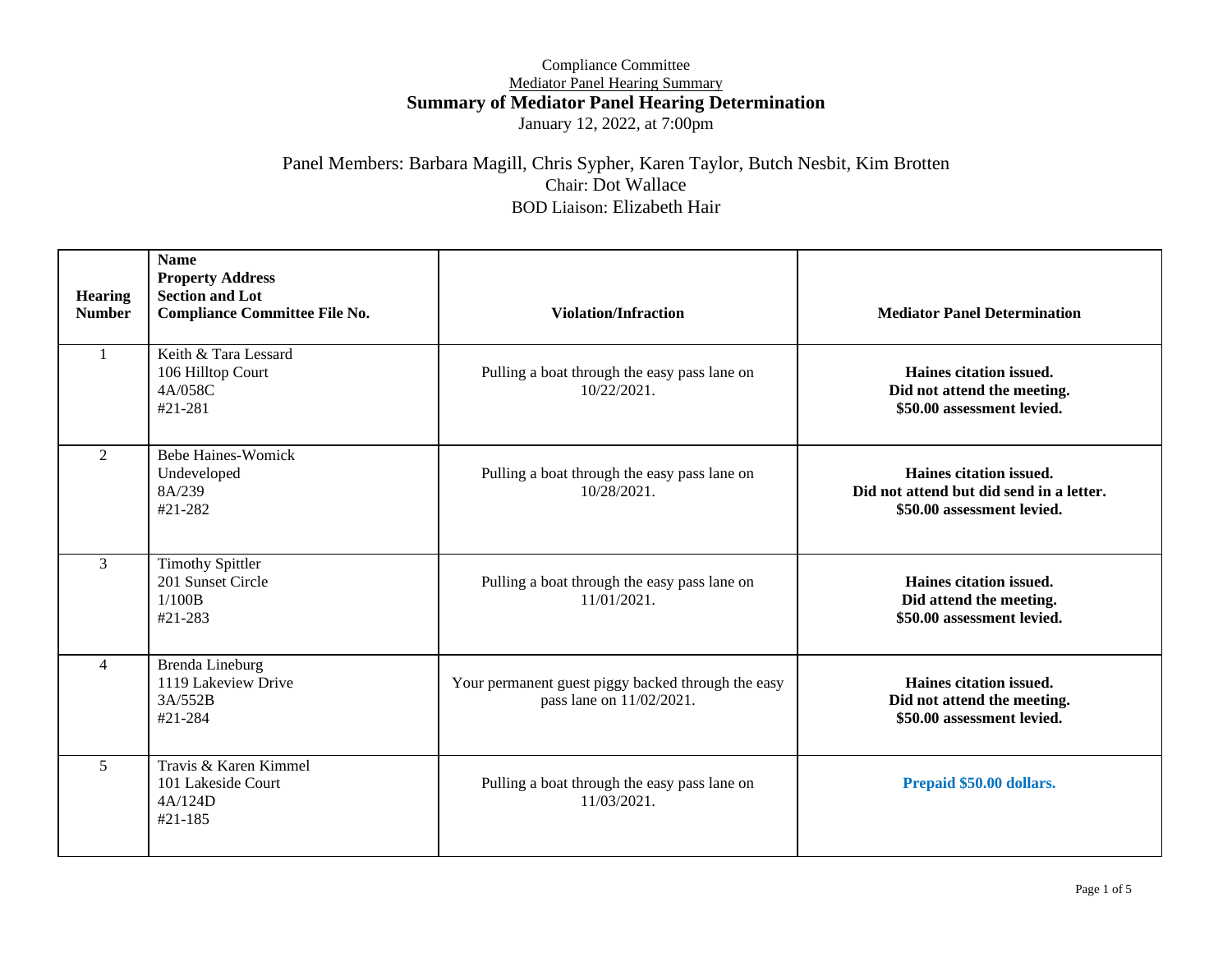| <b>Mediator Panel Hearing Summary</b> |                                                                           |                                                                          |                                                                                      |
|---------------------------------------|---------------------------------------------------------------------------|--------------------------------------------------------------------------|--------------------------------------------------------------------------------------|
| 6                                     | Michael & Margie Roy<br>103 Putter Place<br>2/175B<br>#21-286             | Pulling a trailer through the easy pass lane on<br>11/7/2021.            | Haines citation issued.<br>Did attend the meeting.<br>\$25.00 assessment levied.     |
| $\overline{7}$                        | Stephen & Jennifer Langston<br>109 Lake Shore Drive<br>1B/024D<br>#21-287 | Leaving prohibited items outside the trash compactor<br>on 11/12/2021.   | Prepaid \$50.00 dollars                                                              |
| 8                                     | Donna King<br>1134 Lakeview Drive<br>3A/521<br>#21-288                    | Leaving prohibited items outside the trash compactor<br>on 11/13/2021.   | Haines citation issued.<br>Did not attend the meeting.<br>\$50.00 assessment levied. |
| 9                                     | Jesse & Rebecca Czarniecki<br>260 S. Lakeview Drive<br>1B/017C<br>#21-289 | Reports of burning leaves without a screen coving<br>them on 11/28/2021. | Office citation issued.<br>Did not attend the meeting.<br>\$50.00 assessment levied. |
| 10                                    | George & Melody Springs<br>1111 Lakeview Drive<br>3A/550C<br>#21-290      | Throwing prohibited items inside the trash compactor<br>on 11/29/2021.   | Office citation issued.<br>Did not attend the meeting.<br>\$50.00 assessment levied. |
| 11                                    | Billy & Sara Watts-(Bushuli)<br>404 Dogwood Drive<br>8A/069A<br>#21-292   | Your visitor was parked in the roadway on 12/5/2021.                     | Office citation issued.<br>Did not attend the meeting.<br>\$50.00 assessment levied. |
| 12                                    | Billy & Sara Watts-(Bushuli)<br>404 Dogwood Drive<br>8A/069A<br>#21-293   | Your visitor was operating an off-road vehicle on<br>$12/5/2021$ .       | Office citation issued.<br>Did not attend the meeting.<br>\$50.00 assessment levied. |

# Compliance Committee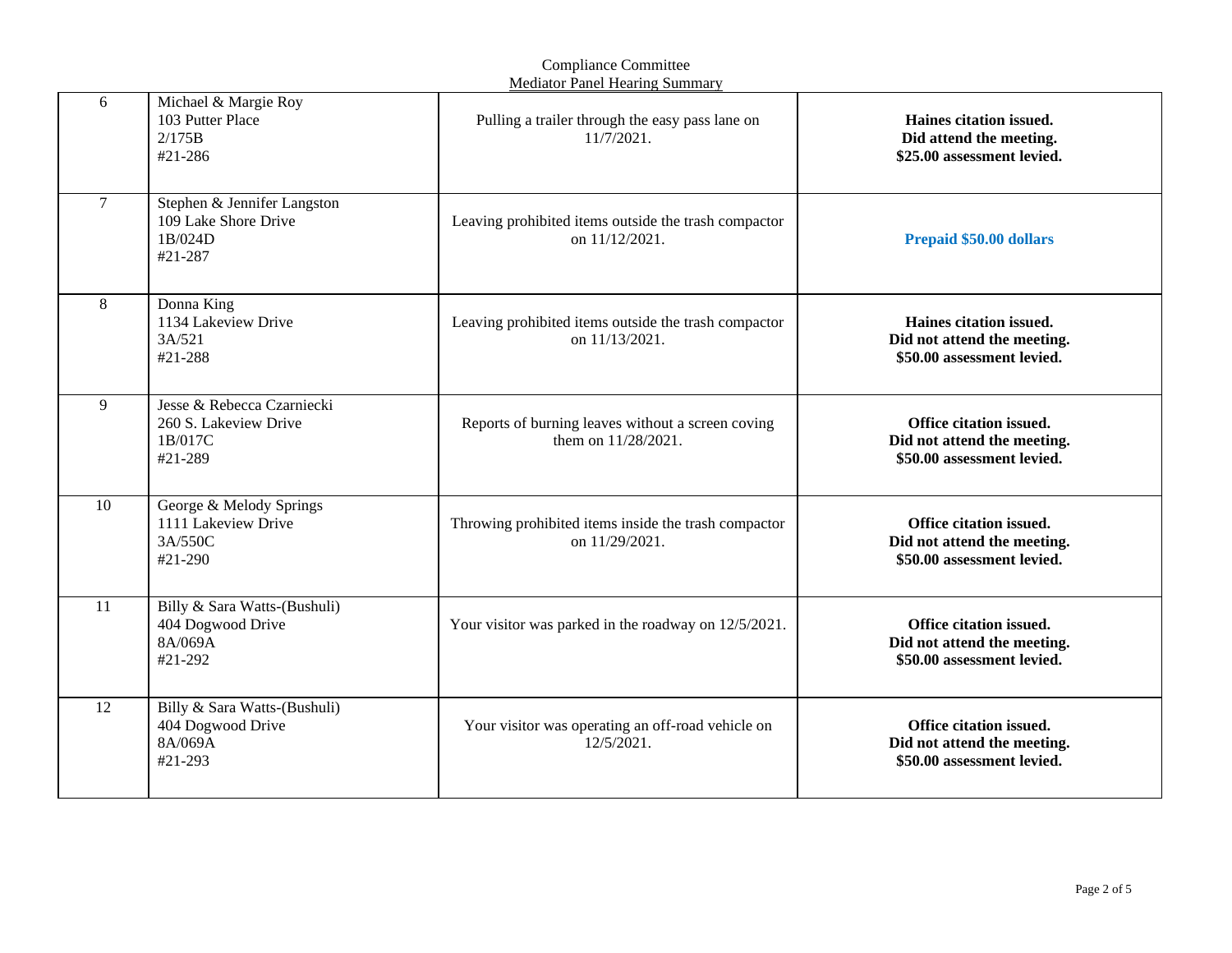|    |                                                                         | <b>Compliance Committee</b><br><b>Mediator Panel Hearing Summary</b>                     |                                                                                      |
|----|-------------------------------------------------------------------------|------------------------------------------------------------------------------------------|--------------------------------------------------------------------------------------|
| 13 | Andrew & Susan Vincent<br>200 S. Lakeview Drive<br>1B/029D<br>#21-294   | Piggy backing through the easy pass lane without an<br>active bar code on $11/14/2021$ . | Haines citation issued.<br>Did not attend the meeting.<br>\$50.00 assessment levied. |
| 14 | Withers & Elizabeth Horner<br>1056 Lakeview Drive<br>3A/482B<br>#21-295 | <b>SPEED CAM</b><br>42                                                                   | Prepaid \$50.00 dollars.                                                             |
| 15 | Withers & Elizabeth Horner<br>1056 Lakeview Drive<br>3A/482B<br>#21-296 | <b>SPEED CAM</b><br>39                                                                   | Prepaid \$50.00 dollars.                                                             |
| 16 | Withers & Elizabeth Horner<br>1056 Lakeview Drive<br>3A/482B<br>#21-297 | <b>SPEED CAM</b><br>40                                                                   | Prepaid \$50.00 dollars.                                                             |
| 17 | Withers & Elizabeth Horner<br>1056 Lakeview Drive<br>3A/482B<br>#21-298 | <b>SPEED CAM</b><br>37                                                                   | Prepaid \$50.00 dollars.                                                             |
| 18 | Clinton Makely-(Baker)<br>105 Divot Place<br>3A/460A<br>#21-299         | <b>SPEED CAM</b><br>39                                                                   | Cam citation issued.<br>Attended the meeting.<br>\$40.00 assessment levied.          |
| 19 | Clinton Makely-(Baker)<br>105 Divot Place<br>3A/460A<br>#21-300         | <b>SPEED CAM</b><br>38                                                                   | Cam citation issued.<br>Attended the meeting.<br>\$40.00 assessment levied.          |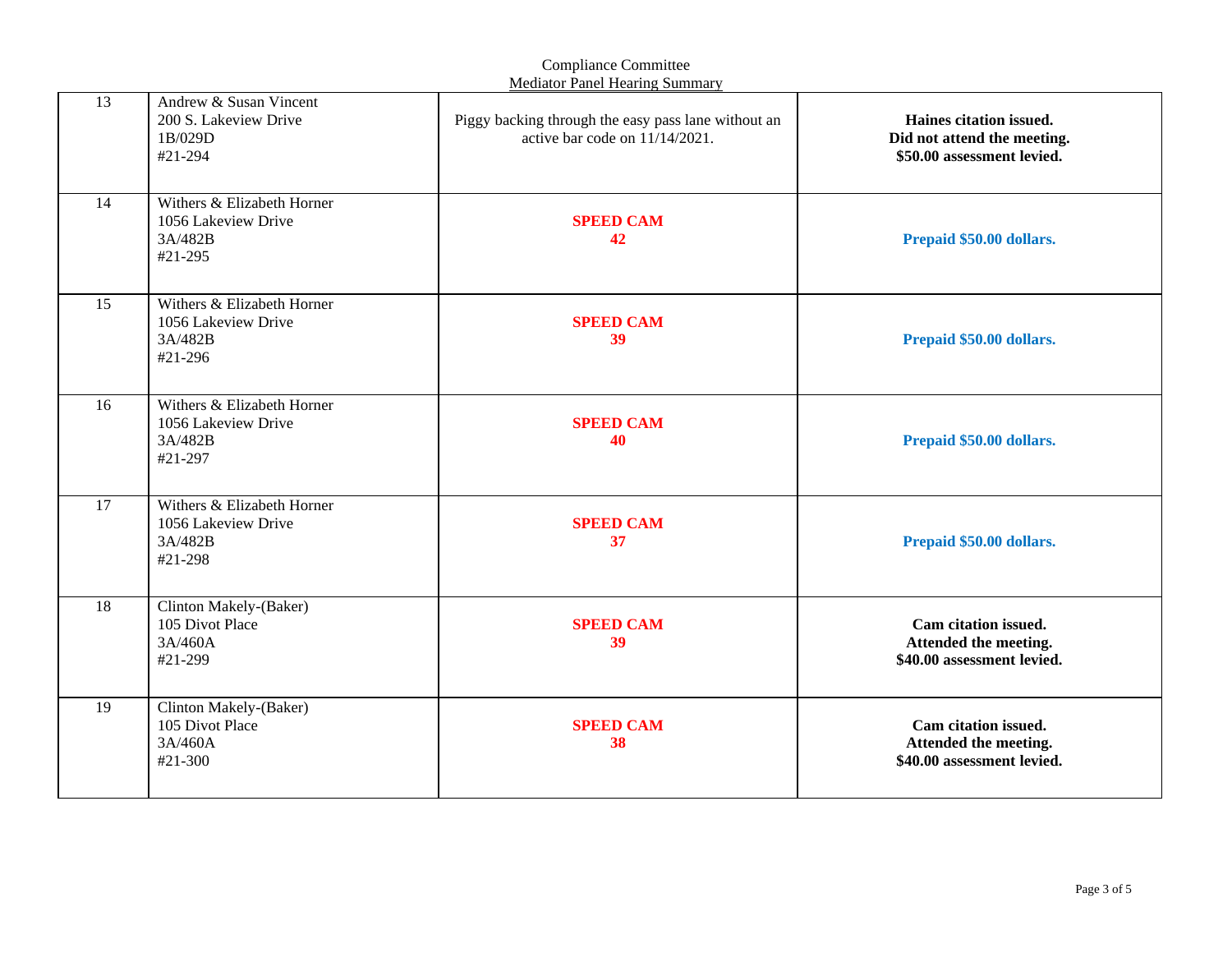| <b>Compliance Committee</b><br><b>Mediator Panel Hearing Summary</b> |                                                                   |                        |                                                                                   |
|----------------------------------------------------------------------|-------------------------------------------------------------------|------------------------|-----------------------------------------------------------------------------------|
| 20                                                                   | Clinton Makely-(Baker)<br>105 Divot Place<br>3A/460A<br>#21-301   | <b>SPEED CAM</b><br>37 | Cam citation issued.<br>Attended the meeting.<br>\$40.00 assessment levied.       |
| 21                                                                   | Teresa Miller<br>1013 Lakeview Drive<br>3A/442A<br>#21-302        | <b>SPEED CAM</b><br>36 | Prepaid \$40.00 dollars.                                                          |
| 22                                                                   | Renee & Philip Arlotta<br>312 Overlook Drive<br>2/396A<br>#21-303 | <b>SPEED CAM</b><br>40 | Prepaid \$40.00 dollars.                                                          |
| 23                                                                   | Timothy & Joy Gale<br>900 Lakeview Drive<br>3A/455C<br>#21-304    | <b>SPEED CAM</b><br>37 | Prepaid \$50.00 dollars.                                                          |
| 24                                                                   | Jeffrey Krizan<br>1094 Lakeview Drive<br>3A/501B<br>#21-305       | <b>SPEED CAM</b><br>42 | Prepaid \$40.00 dollars.                                                          |
| 25                                                                   | Daniel Lyons<br>808 Lakeview Drive<br>2/373D<br>#21-306           | <b>SPEED CAM</b><br>38 | Prepaid \$40.00 dollars.                                                          |
| 26                                                                   | William Stanton Jr.<br>1022 Lakeview Drive<br>3A/467E<br>#21-307  | <b>SPEED CAM</b><br>36 | Cam citation issued.<br>Did not attend the meeting.<br>\$50.00 assessment levied. |